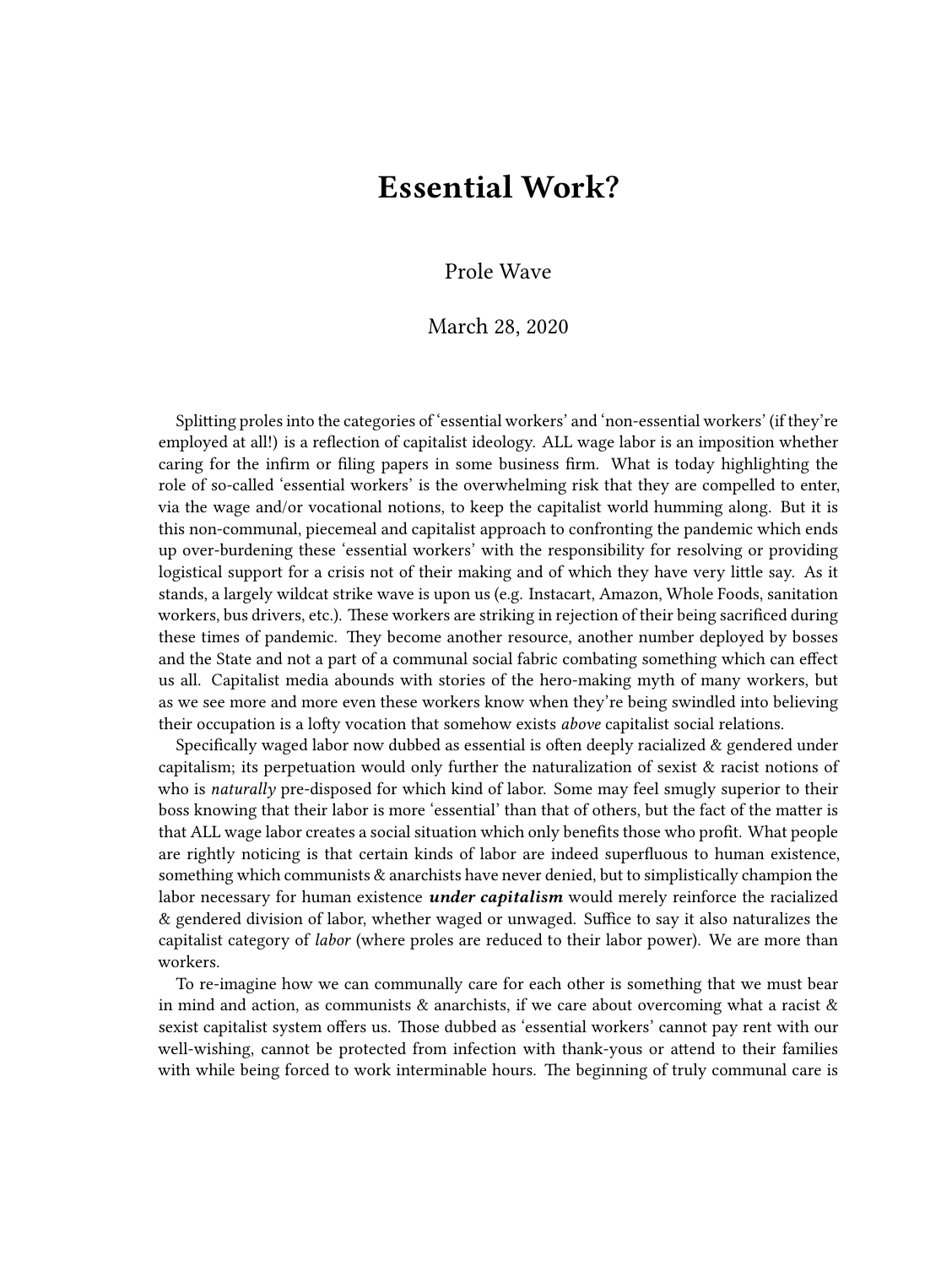beyond the realm of capitalist work. Otherwise care and health work will be relegated to the same over-burdened workers. It is *essential* that we support employed proles on strike, as well as those those who may not have the capacity to go on strike, by not crossing the picket-line and not by not buying into capitalist ideology that says their labor *must not stop*. It is clear the State and capitalists have no real plan to get out of this manifold crisis that does not include primarily saving their capitalist economy. The transformation of this *social crisis* into a crisis for the capitalists, through communist measures, is what will help us truly care for each other and abolish capitalist social relations once and for all.